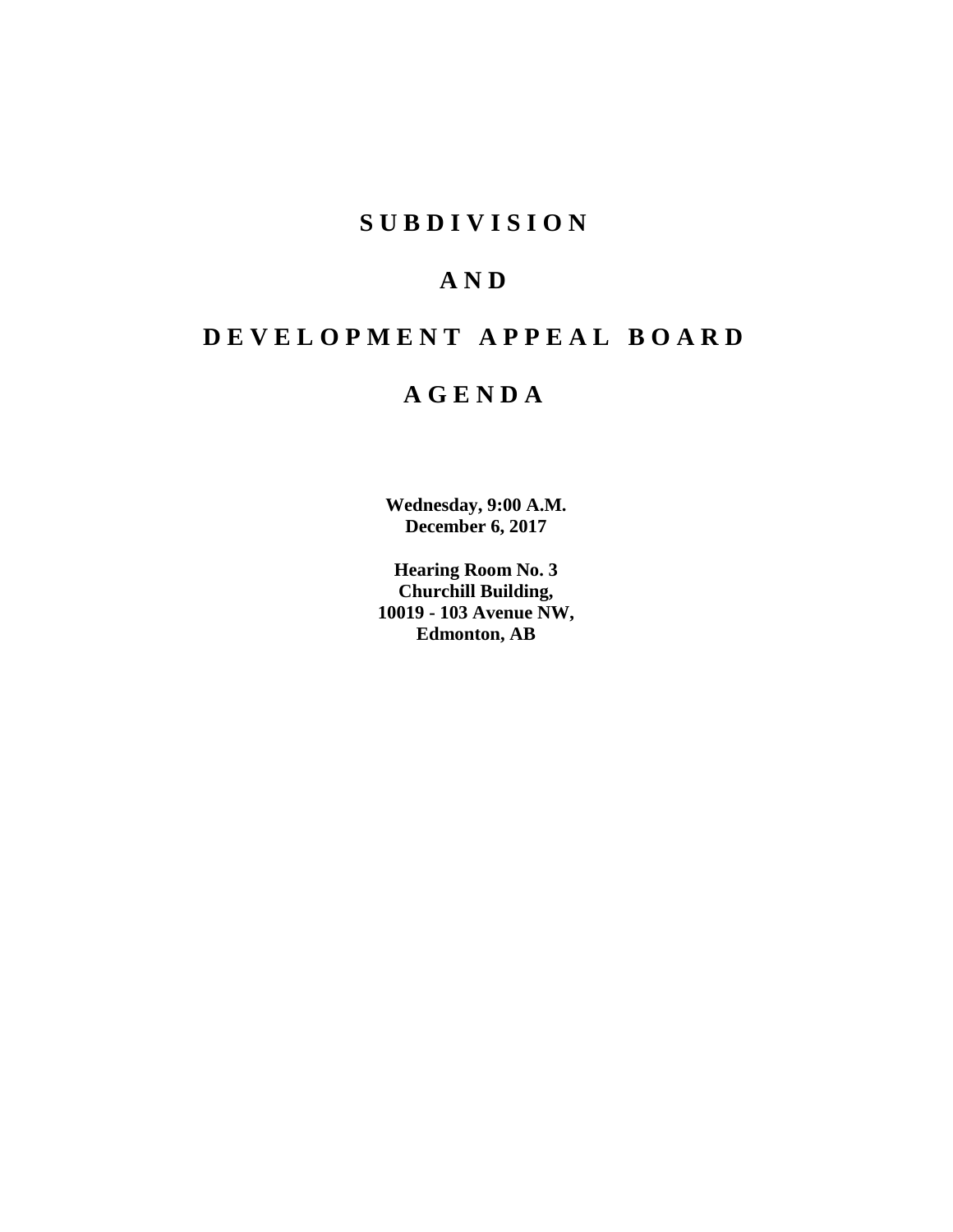## **SUBDIVISION AND DEVELOPMENT APPEAL BOARD HEARING ROOM NO. 3**

|              | 9:00 A.M.    | $SDAB-D-17-237$ | Change an existing non-illuminated Fascia On-<br>premises Sign to an illuminated Fascia On-<br>premises Sign (7 Eleven)<br>10909 - 107 Avenue NW<br>Project No.: 245666040-002 |
|--------------|--------------|-----------------|--------------------------------------------------------------------------------------------------------------------------------------------------------------------------------|
| $\mathbf{H}$ | $10:30$ A.M. | SDAB-D-17-238   | Convert a Semi-detached House to a 4 Dwelling<br>Apartment House and to construct interior<br>alterations - existing without permits                                           |
|              |              |                 | 11718C - 122 Street NW<br>Project No.: 245675108-003                                                                                                                           |
|              | <b>NOTE:</b> |                 | Unless otherwise stated, all references to "Section numbers" refer to<br>the authority under the Edmonton Zoning Bylaw 12800.                                                  |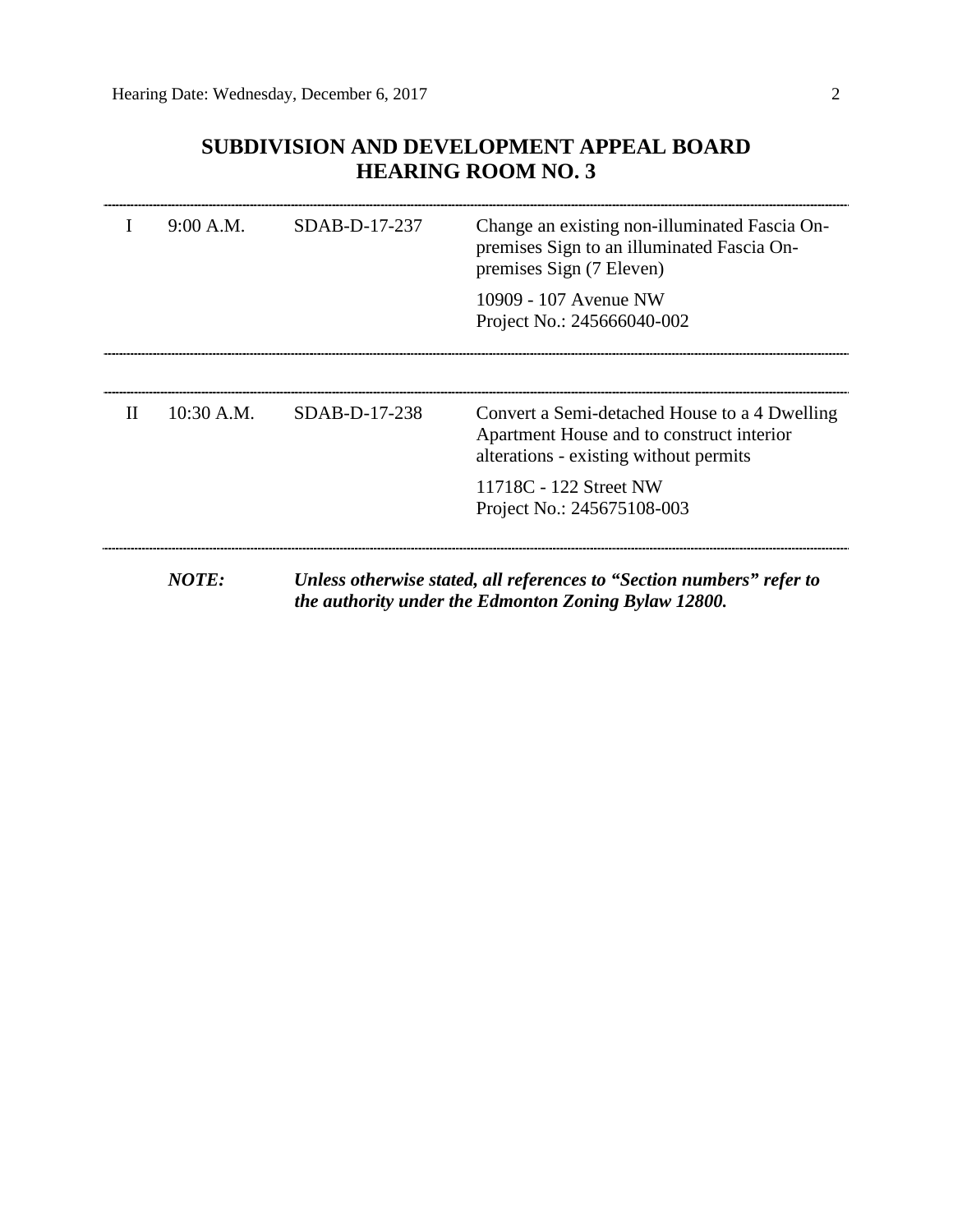|                   |                                                        | FILE: SDAB-D-17-237                                                                                                   |  |  |
|-------------------|--------------------------------------------------------|-----------------------------------------------------------------------------------------------------------------------|--|--|
| ITEM I: 9:00 A.M. | AN APPEAL FROM THE DECISION OF THE DEVELOPMENT OFFICER |                                                                                                                       |  |  |
|                   | <b>APPELLANT:</b>                                      |                                                                                                                       |  |  |
|                   | <b>APPLICATION NO.:</b>                                | 245666040-002                                                                                                         |  |  |
|                   | <b>APPLICATION TO:</b>                                 | Change an existing non-illuminated Fascia<br>On-premises Sign to an illuminated Fascia<br>On-premises Sign (7 Eleven) |  |  |
|                   | <b>DECISION OF THE</b><br>DEVELOPMENT AUTHORITY:       | Refused                                                                                                               |  |  |
|                   | <b>DECISION DATE:</b>                                  | October 11, 2017                                                                                                      |  |  |
|                   | <b>DATE OF APPEAL:</b>                                 | October 13, 2017                                                                                                      |  |  |
|                   | <b>MUNICIPAL DESCRIPTION</b><br>OF SUBJECT PROPERTY:   | 10909 - 107 Avenue NW                                                                                                 |  |  |
|                   | <b>LEGAL DESCRIPTION:</b>                              | Plan 7620578 Blk 9 Lot 299                                                                                            |  |  |
|                   | ZONE:                                                  | CB1 Low Intensity Business Zone                                                                                       |  |  |
|                   | <b>OVERLAY:</b>                                        | N/A                                                                                                                   |  |  |
|                   | <b>STATUTORY PLAN:</b>                                 | Central McDougall / Queen Mary Park<br>Area Redevelopment Plan                                                        |  |  |
|                   |                                                        |                                                                                                                       |  |  |

## *Grounds for Appeal*

The Appellant provided the following reasons for appealing the decision of the Development Authority:

We wish to appeal this decision as the proposed sign is located 29.2m away from the residential building. The light from the proposed sign will disperse and will have little to no affect on the residents. Light intensity is inversely proportional to the square of the distance from the source. Ie: Light intensity does not decrease in a linear manner; the light from the proposed sign will have a value of approximately 31000 lumens at the source will have a perceived brightness of only 36.2 lumens at 29.25m away. This is less light than 10% of a standard 40W incandescent light bulb. In addition, any light coming from the sign will also be further reduced by the bank of trees which separates the two properties along the north side of the residential property.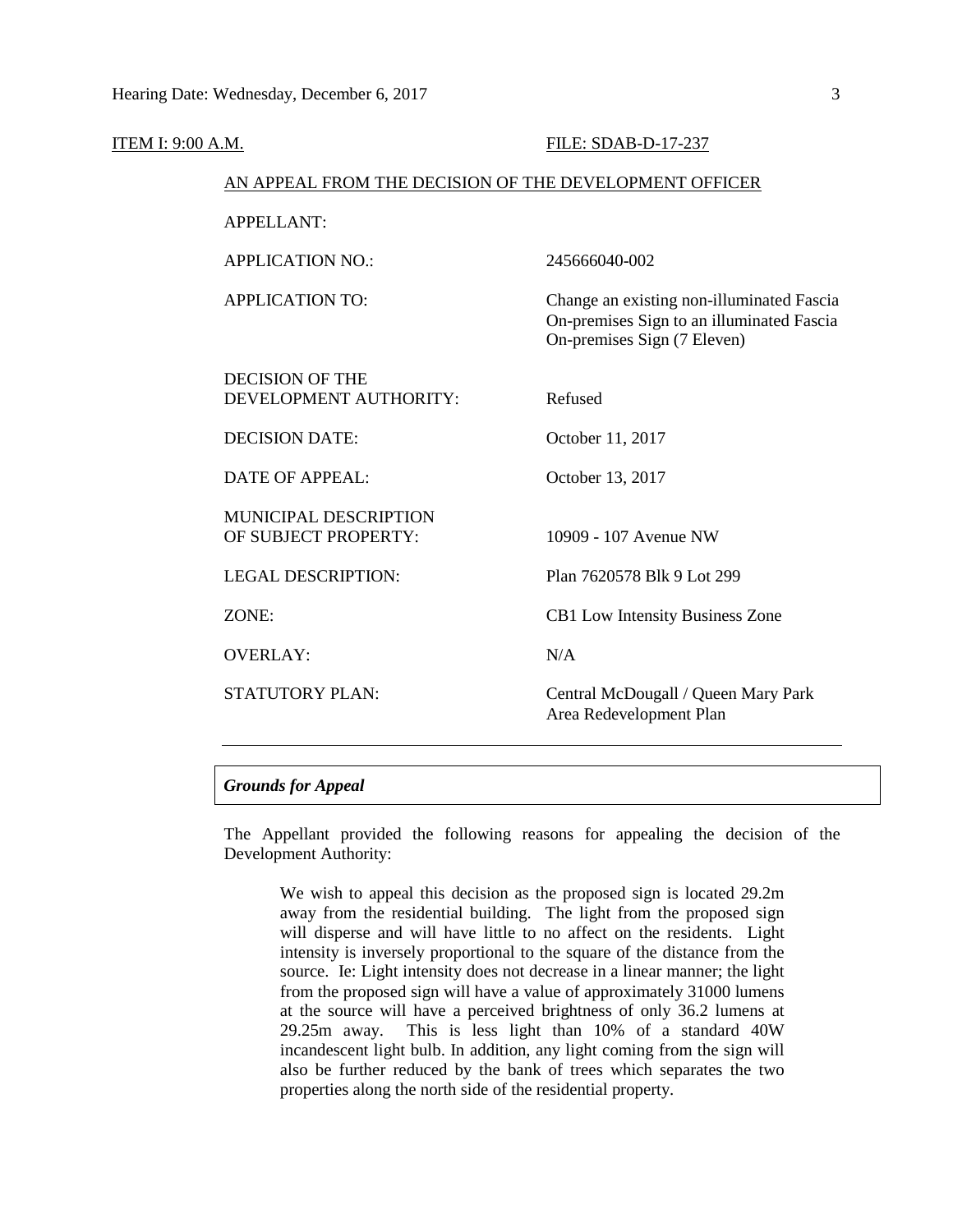#### *General Matters*

#### **Appeal Information:**

The *Municipal Government Act*, RSA 2000, c M-26 states the following:

#### **Grounds for Appeal**

**685(1)** If a development authority

- (a) fails or refuses to issue a development permit to a person,
- (b) issues a development permit subject to conditions, or
- (c) issues an order under section 645,

the person applying for the permit or affected by the order under section 645 may appeal to the subdivision and development appeal board.

## **Appeals**

- **686(1)** A development appeal to a subdivision and development appeal board is commenced by filing a notice of the appeal, containing reasons, with the board within 14 days,
	- (a) in the case of an appeal made by a person referred to in section 685(1), after
		- (i) the date on which the person is notified of the order or decision or the issuance of the development permit, or …

On October 26, 2017, section 1(65) of *An Act to Strengthen Municipal Government*, SA 2017 c13, was proclaimed in force. Section 1(65) provides, in part:

**Section 686(1) [of the** *Municipal Government Act***] is repealed and the following is substituted:** 

## **Appeals**

**686(1)** A development appeal to a subdivision and development appeal board is commenced by filing a notice of the appeal, containing reasons, with the board

(a) in the case of an appeal made by a person referred to in section  $685(1)$ 

(i) with respect to an application for a development permit,

(A) within 21 days after the date on which the decision is made under section 642…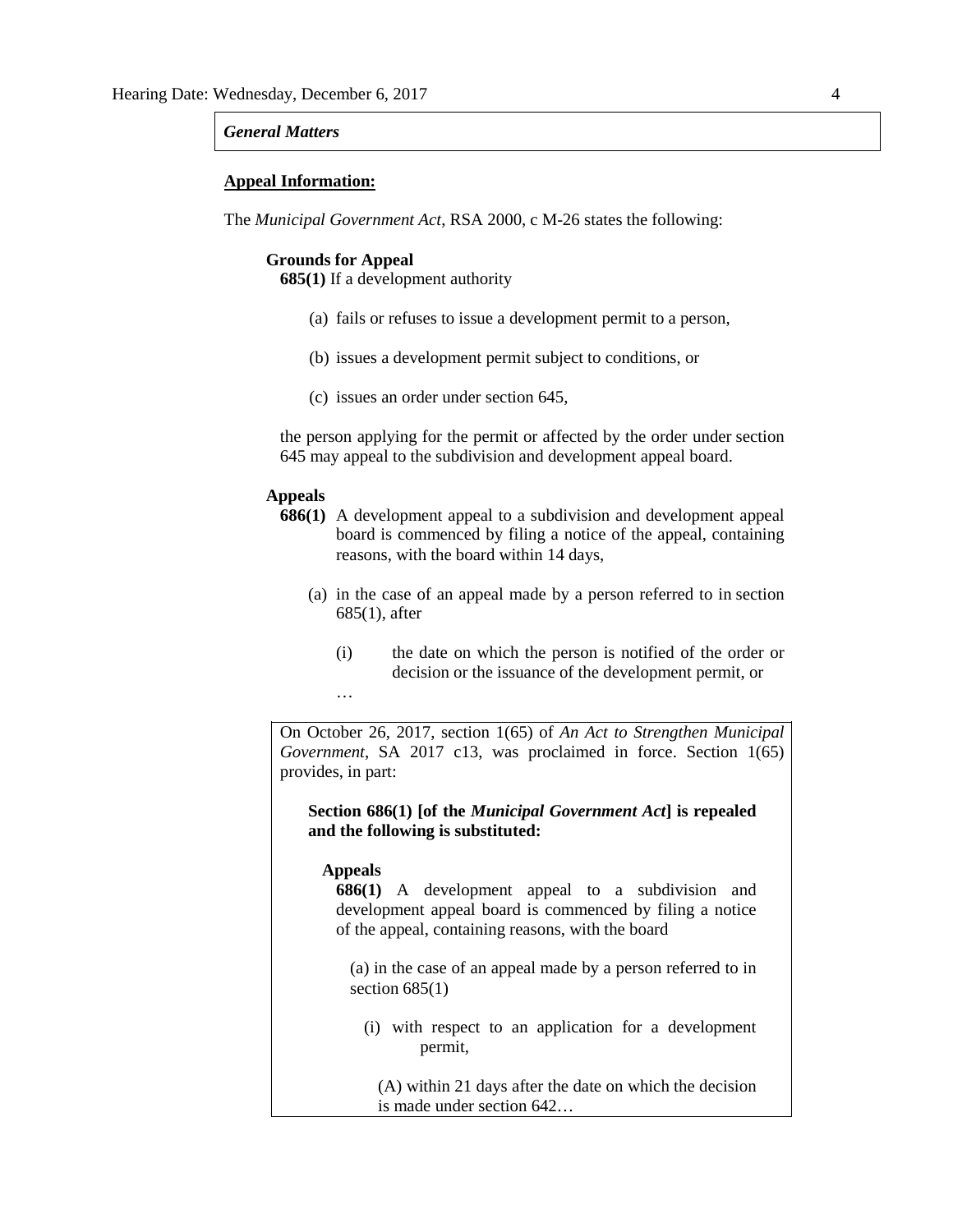#### **Determining an Appeal**

…

#### **Hearing and decision**

**687(3)** In determining an appeal, the subdivision and development appeal board

- (a.1) must comply with the land use policies;
- (a.2) subject to section 638, must comply with any applicable statutory plans;
- (a.3) subject to clause (d), must comply with any land use bylaw in effect;
	- …
	- (c) may confirm, revoke or vary the order, decision or development permit or any condition attached to any of them or make or substitute an order, decision or permit of its own;
	- (d) may make an order or decision or issue or confirm the issue of a development permit even though the proposed development does not comply with the land use bylaw if, in its opinion,
		- (i) the proposed development would not
			- (A) unduly interfere with the amenities of the neighbourhood, or
			- (B) materially interfere with or affect the use, enjoyment or value of neighbouring parcels of land,

and

(ii) the proposed development conforms with the use prescribed for that land or building in the land use bylaw.

## **General Provisions from the** *Edmonton Zoning Bylaw:*

Section 330.1 states that the **General Purpose** of the **CB1 Low Intensity Business Zone** is:

…to provide for low intensity commercial, office and service uses located along arterial roadways that border residential areas. Development shall be sensitive and in scale with existing development along the commercial street and any surrounding residential neighbourhood.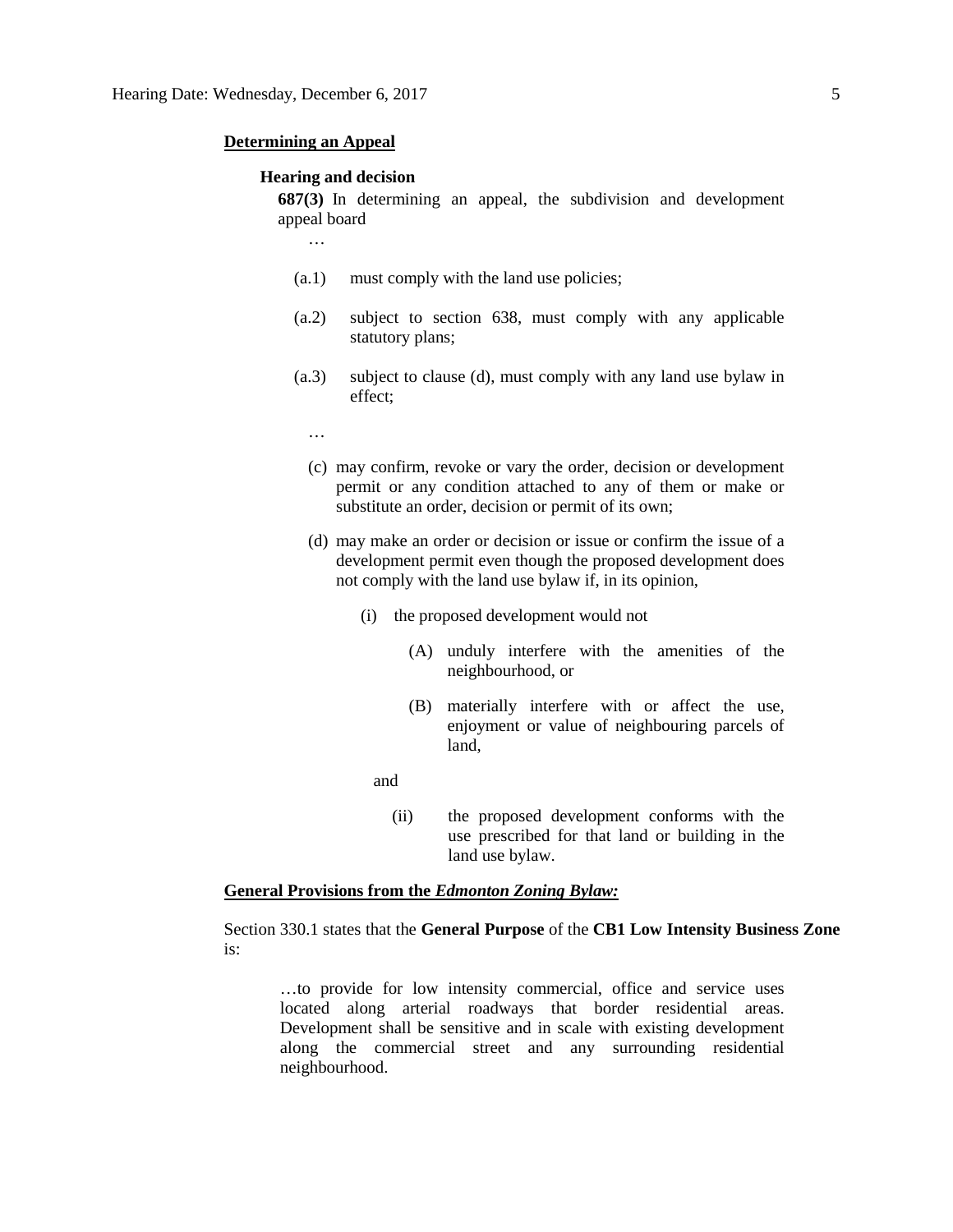Under section 330.2(17), **Fascia On-premises Signs** are a **Permitted Use** in the CB1 Low Intensity Business Zone.

Under Section 7.9(2), **Fascia On-premises Signs** are defined as "any Sign painted on or attached to an exterior building wall, or any other permitted structure, on which a two dimensional representation may be placed. The Copy on such a Sign identifies or advertises a business, activity, service or product located on the premises or Site where the Sign is displayed."

## *Direction of Signage*

Section 59F.2(1)(a) states: "Fascia On-premises Signs shall only face a public roadway other than a Lane".

#### **Development Officer's Determination**

Proposed: Illuminated On-Premises Fascia sign on the South Elevation, facing a common property line into an existing Apartment House, instead of a public roadway, contrary to Section 59F.2.1.a.

## *Mandatory Considerations for the Development Officer*

Section 59.2(6) states:

For all Sign Applications, the Development Officer shall have regard for the scale and architectural character of the building and the land use characteristics of surrounding development. The Development Officer shall refuse any Sign Application that may adversely impact the amenities or character of the Zone.

## **Development Officer's Determination**

The brightness of the proposed Illuminated On-Premises Fascia sign faces the existing Aprtment House and would unduly interfere with their amenities and affect the enjoyment of their property, contrary to Section 59.2.6

## Notice to Applicant/Appellant

Provincial legislation requires that the Subdivision and Development Appeal Board issue its official decision in writing within fifteen days of the conclusion of the hearing. Bylaw No. 11136 requires that a verbal announcement of the Board's decision shall be made at the conclusion of the hearing of an appeal, but the verbal decision is not final nor binding on the Board until the decision has been given in writing in accordance with the *Municipal Government Act.*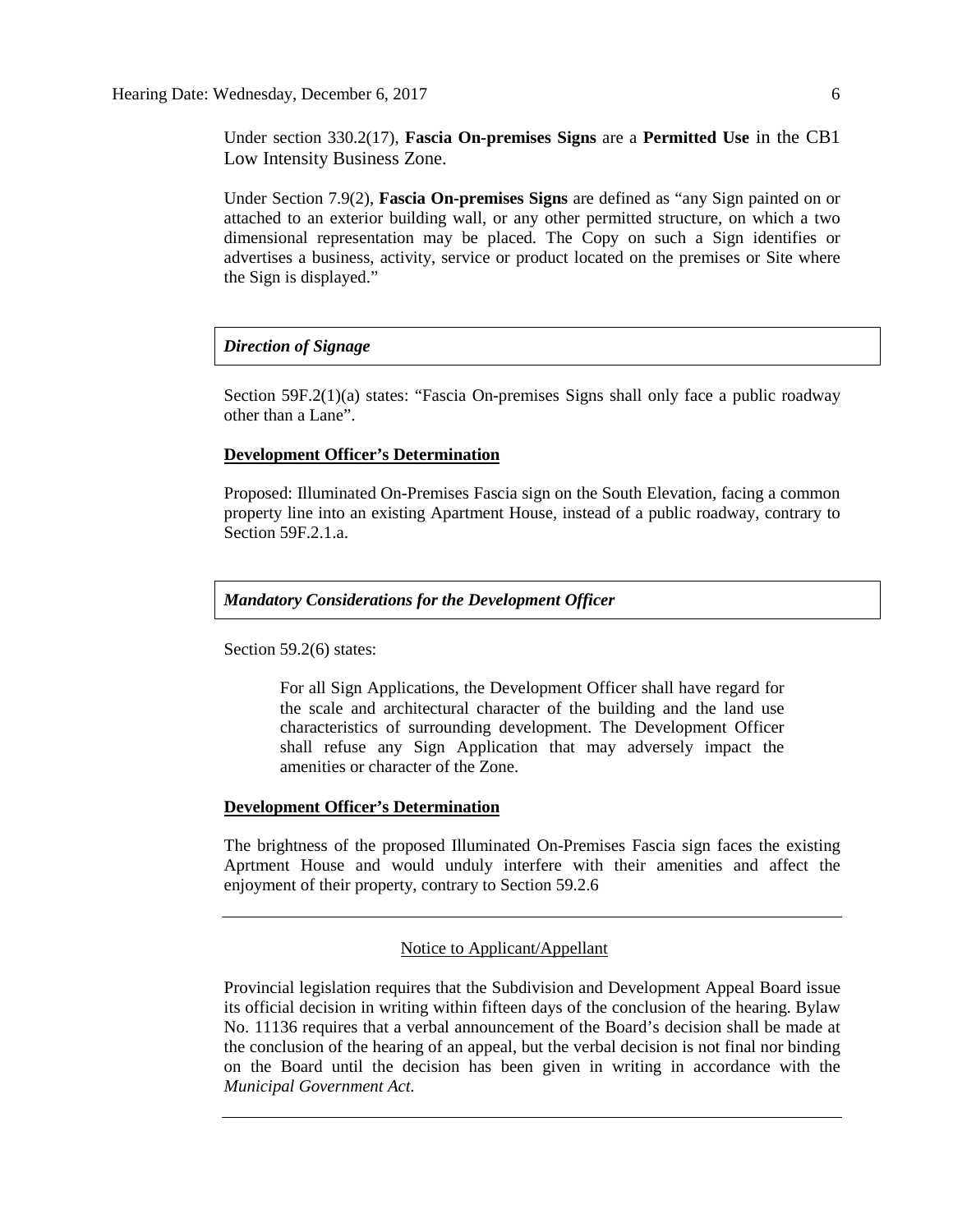| <b>monton</b>                                                                                                                                                                                                                                                                                                                                               | Project Number: 245666040-002<br><b>Application Date:</b><br>AUG 11, 2017<br>Printed:<br>October 11, 2017 at 4:18 PM             |  |  |  |  |
|-------------------------------------------------------------------------------------------------------------------------------------------------------------------------------------------------------------------------------------------------------------------------------------------------------------------------------------------------------------|----------------------------------------------------------------------------------------------------------------------------------|--|--|--|--|
|                                                                                                                                                                                                                                                                                                                                                             | $1$ of $2$<br>Page:<br><b>Application for</b>                                                                                    |  |  |  |  |
| <b>Sign Combo Permit</b>                                                                                                                                                                                                                                                                                                                                    |                                                                                                                                  |  |  |  |  |
| This document is a Development Permit Decision for the development application described below.                                                                                                                                                                                                                                                             |                                                                                                                                  |  |  |  |  |
| Applicant                                                                                                                                                                                                                                                                                                                                                   | Property Address(es) and Legal Description(s)<br>10909 - 107 AVENUE NW                                                           |  |  |  |  |
|                                                                                                                                                                                                                                                                                                                                                             | Plan 7620578 Blk 9 Lot 299<br><b>Location(s) of Work</b>                                                                         |  |  |  |  |
|                                                                                                                                                                                                                                                                                                                                                             |                                                                                                                                  |  |  |  |  |
|                                                                                                                                                                                                                                                                                                                                                             | Entryway: 10909 - 107 AVENUE NW                                                                                                  |  |  |  |  |
|                                                                                                                                                                                                                                                                                                                                                             | Building: 10909 - 107 AVENUE NW                                                                                                  |  |  |  |  |
| <b>Scope of Application</b>                                                                                                                                                                                                                                                                                                                                 |                                                                                                                                  |  |  |  |  |
|                                                                                                                                                                                                                                                                                                                                                             | To change an existing non-illuminated Fascia On-premises Sign to an illuminated Fascia On-premises Sign (7 Eleven).              |  |  |  |  |
| <b>Permit Details</b>                                                                                                                                                                                                                                                                                                                                       |                                                                                                                                  |  |  |  |  |
| ASA Sticker No./Name of Engineer:                                                                                                                                                                                                                                                                                                                           | Class of Permit:                                                                                                                 |  |  |  |  |
| <b>Construction Value: 3000</b>                                                                                                                                                                                                                                                                                                                             | <b>Expiry Date:</b>                                                                                                              |  |  |  |  |
|                                                                                                                                                                                                                                                                                                                                                             |                                                                                                                                  |  |  |  |  |
| Fascia Off-premises Sign: 0                                                                                                                                                                                                                                                                                                                                 | Freestanding Off-premises Sign: 0                                                                                                |  |  |  |  |
| Fascia On-premises Sign: 1                                                                                                                                                                                                                                                                                                                                  | Freestanding On-premises Sign: 0                                                                                                 |  |  |  |  |
| Roof Off-premises Sign: 0                                                                                                                                                                                                                                                                                                                                   | Projecting Off-premises Sign: 0                                                                                                  |  |  |  |  |
| Roof On-premises Sign: 0                                                                                                                                                                                                                                                                                                                                    | Projecting On-premises Sign: 0                                                                                                   |  |  |  |  |
| Minor Digital On-premises Sign: 0                                                                                                                                                                                                                                                                                                                           | Replacement Panel on Existing Sign: 0                                                                                            |  |  |  |  |
| Minor Digital Off-premises Sign: 0                                                                                                                                                                                                                                                                                                                          | Comprehensive Sign Design: 0                                                                                                     |  |  |  |  |
| Minor Digital On/Off-premises Sign: 0                                                                                                                                                                                                                                                                                                                       | Major Digital Sign: 0                                                                                                            |  |  |  |  |
| I/We certify that the above noted details are correct.                                                                                                                                                                                                                                                                                                      |                                                                                                                                  |  |  |  |  |
| Applicant signature:                                                                                                                                                                                                                                                                                                                                        |                                                                                                                                  |  |  |  |  |
| <b>Development Application Decision</b><br>Refused                                                                                                                                                                                                                                                                                                          |                                                                                                                                  |  |  |  |  |
| <b>Reason for Refusal</b>                                                                                                                                                                                                                                                                                                                                   | 1. Fascia On-premises Signs shall only face a public roadway other than a Lane. (Reference Section 59F.2.1.a)                    |  |  |  |  |
| House, instead of a public roadway, contrary to Section 59F.2.1.a.                                                                                                                                                                                                                                                                                          | Proposed: Illuminated On-Premises Fascia sign on the South Elevation, facing a common property line into an existing Apartment   |  |  |  |  |
| 2. For all Sign Applications, the Development Officer shall have regard for the scale and architectural character of the building<br>and the land use characteristics of surrounding development. The Development Officer shall refuse any Sign Application that may<br>adversely impact the amenities or character of the Zone. (Reference Section 59.2.6) |                                                                                                                                  |  |  |  |  |
| interfere with their amenities and affect the enjoyment of their property, contrary to Section 59.2.6                                                                                                                                                                                                                                                       | - The brightness of the proposed Illuminated On-Premises Fascia sign faces the existing Aprtment House and would unduly          |  |  |  |  |
| <b>Rights of Appeal</b><br>Chapter 24, Section 683 through 689 of the Municipal Government Amendment Act.                                                                                                                                                                                                                                                   | The Applicant has the right of appeal within 14 days of receiving notice of the Development Application Decision, as outlined in |  |  |  |  |
|                                                                                                                                                                                                                                                                                                                                                             | THIS IS NOT A PERMIT                                                                                                             |  |  |  |  |
|                                                                                                                                                                                                                                                                                                                                                             |                                                                                                                                  |  |  |  |  |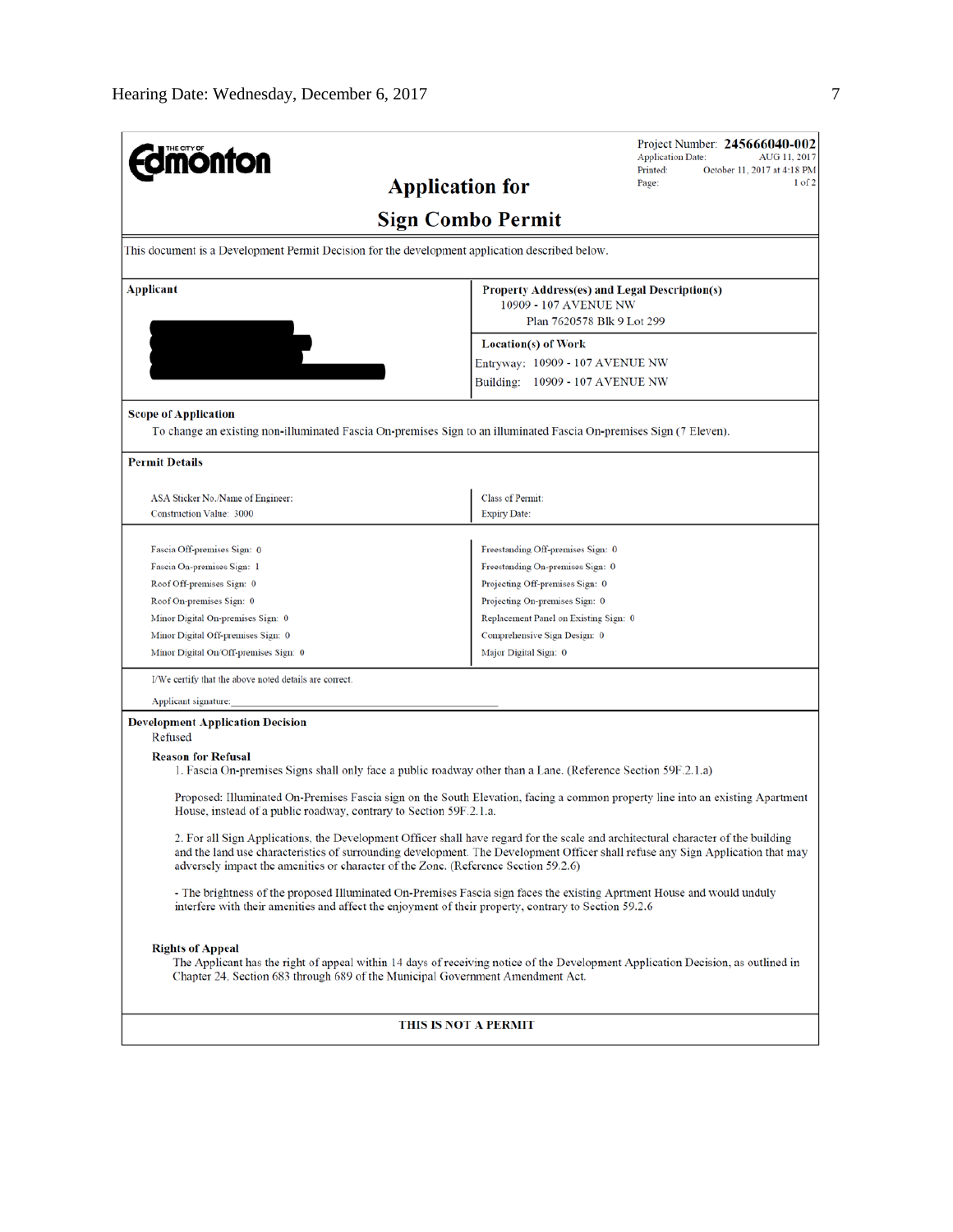| <b>Imónton</b>                                                                            |                                                   | <b>Application for</b>                   |                      | <b>Application Date:</b><br>Printed:<br>Page: | Project Number: 245666040-002<br>AUG 11, 2017<br>October 11, 2017 at 4:18 PM<br>$2$ of $2$ |
|-------------------------------------------------------------------------------------------|---------------------------------------------------|------------------------------------------|----------------------|-----------------------------------------------|--------------------------------------------------------------------------------------------|
|                                                                                           |                                                   | <b>Sign Combo Permit</b>                 |                      |                                               |                                                                                            |
| Issue Date: Oct 11, 2017                                                                  | Development Authority: Chow, Stephen              |                                          |                      | Signature:_                                   |                                                                                            |
| Fees                                                                                      |                                                   |                                          |                      |                                               |                                                                                            |
| Sign Development Application Fee<br><b>Total GST Amount:</b><br><b>Totals for Permit:</b> | <b>Fee Amount</b><br>\$91.00<br>\$0.00<br>\$91.00 | <b>Amount Paid</b><br>\$91.00<br>\$91.00 | Receipt#<br>04364303 | <b>Date Paid</b><br>Aug 11, 2017              |                                                                                            |
|                                                                                           |                                                   |                                          |                      |                                               |                                                                                            |
|                                                                                           |                                                   | THIS IS NOT A PERMIT                     |                      |                                               |                                                                                            |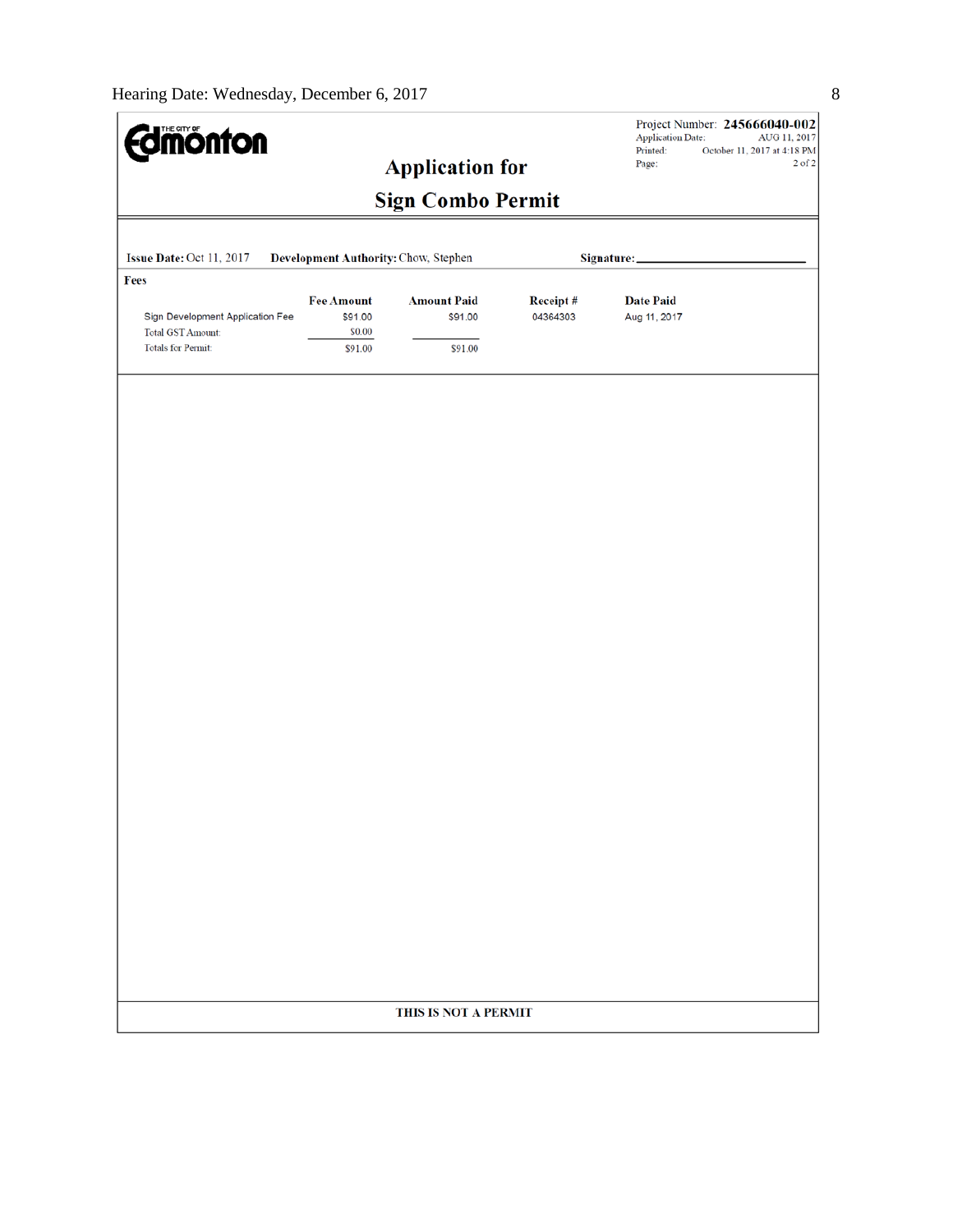

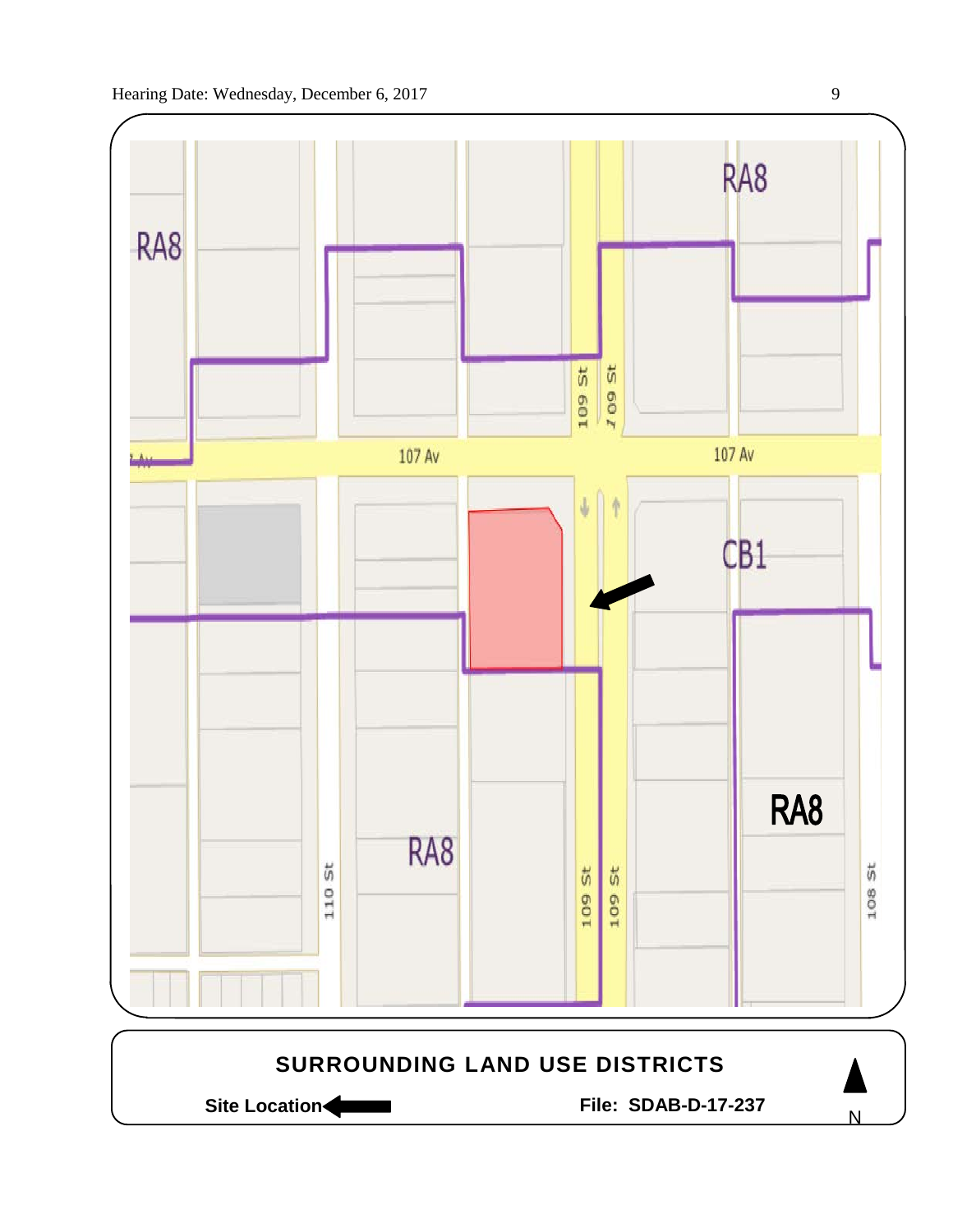| AN APPEAL FROM THE DECISION OF THE DEVELOPMENT OFFICER |                                                                                                                                         |
|--------------------------------------------------------|-----------------------------------------------------------------------------------------------------------------------------------------|
| <b>APPELLANT:</b>                                      |                                                                                                                                         |
| <b>APPLICATION NO.:</b>                                | 245675108-003                                                                                                                           |
| <b>APPLICATION TO:</b>                                 | Convert a Semi-detached House to a 4<br>Dwelling Apartment House and to<br>construct interior alterations - existing<br>without permits |
| <b>DECISION OF THE</b><br>DEVELOPMENT AUTHORITY:       | Refused                                                                                                                                 |
| <b>DECISION DATE:</b>                                  | October 12, 2017                                                                                                                        |
| DATE OF APPEAL:                                        | October 23, 2017                                                                                                                        |
| MUNICIPAL DESCRIPTION<br>OF SUBJECT PROPERTY:          | 11718C - 122 Street NW                                                                                                                  |
| <b>LEGAL DESCRIPTION:</b>                              | Condo Common Area (Plan 1620089)                                                                                                        |
| ZONE:                                                  | RF3 Small Scale Infill Development Zone                                                                                                 |
| <b>OVERLAY:</b>                                        | <b>MNO Mature Neighbourhood Overlay</b>                                                                                                 |
| <b>STATUTORY PLAN:</b>                                 | West Ingle Area Redevelopment Plan                                                                                                      |

## *Grounds for Appeal*

The Appellant provided the following reasons for appealing the decision of the Development Authority:

Ask to variance of Site Area and Side Width, Section 140.4(5)(a) and (b) [unedited]

## *General Matters*

## **Appeal Information:**

The *Municipal Government Act*, RSA 2000, c M-26 states the following:

**Grounds for Appeal 685(1)** If a development authority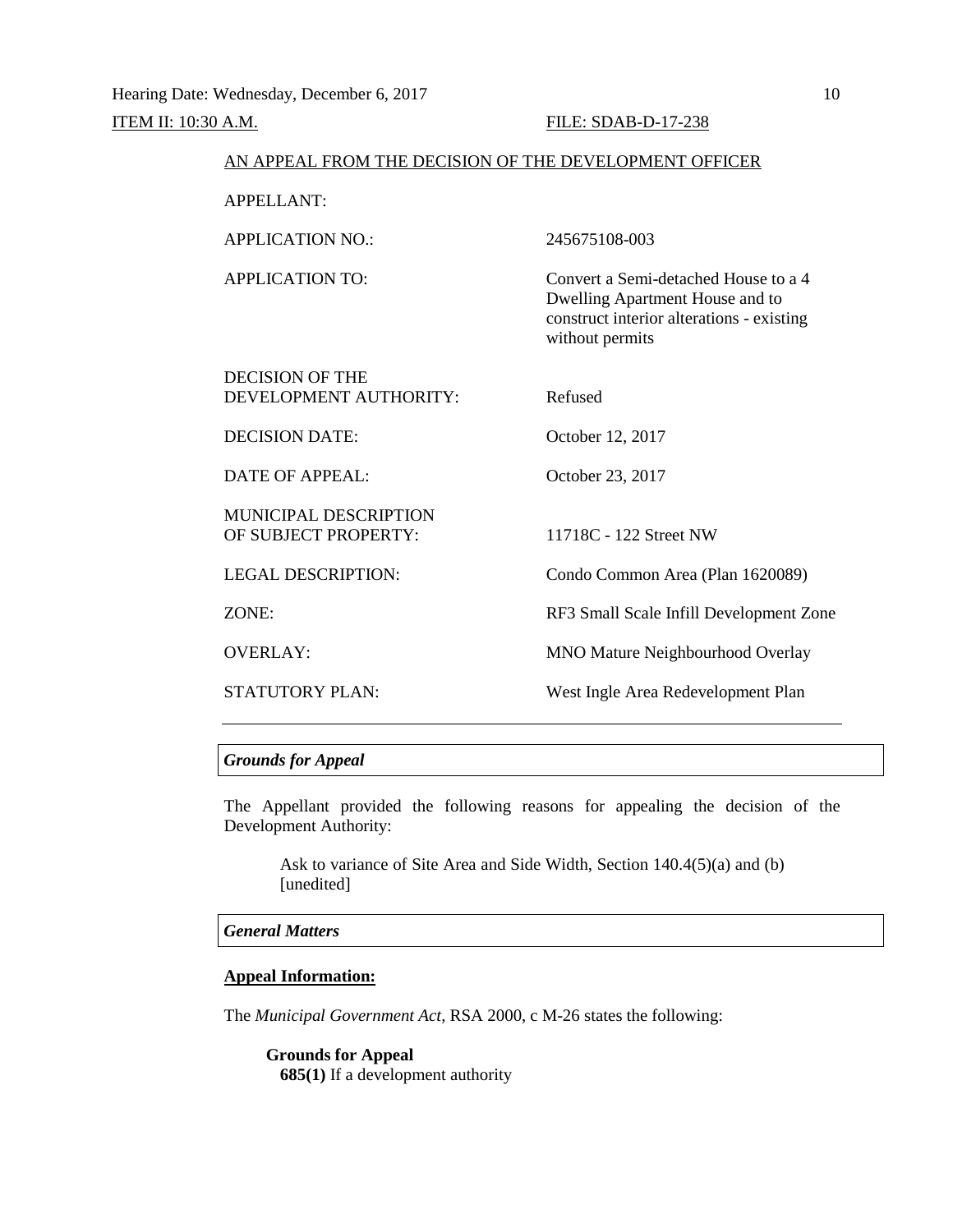- (a) fails or refuses to issue a development permit to a person,
- (b) issues a development permit subject to conditions, or
- (c) issues an order under section 645,

the person applying for the permit or affected by the order under section 645 may appeal to the subdivision and development appeal board.

### **Appeals**

- **686(1)** A development appeal to a subdivision and development appeal board is commenced by filing a notice of the appeal, containing reasons, with the board within 14 days,
	- (a) in the case of an appeal made by a person referred to in section 685(1), after
		- (i) the date on which the person is notified of the order or decision or the issuance of the development permit, or

On October 26, 2017, section 1(65) of *An Act to Strengthen Municipal Government*, SA 2017 c13, was proclaimed in force. Section 1(65) provides, in part:

**Section 686(1) [of the** *Municipal Government Act***] is repealed and the following is substituted:** 

## **Appeals**

…

**686(1)** A development appeal to a subdivision and development appeal board is commenced by filing a notice of the appeal, containing reasons, with the board

(a) in the case of an appeal made by a person referred to in section  $685(1)$ 

(i) with respect to an application for a development permit,

(A) within 21 days after the date on which the decision is made under section 642…

## **Determining an Appeal**

#### **Hearing and decision**

**687(3)** In determining an appeal, the subdivision and development appeal board

…

(a.1) must comply with the land use policies;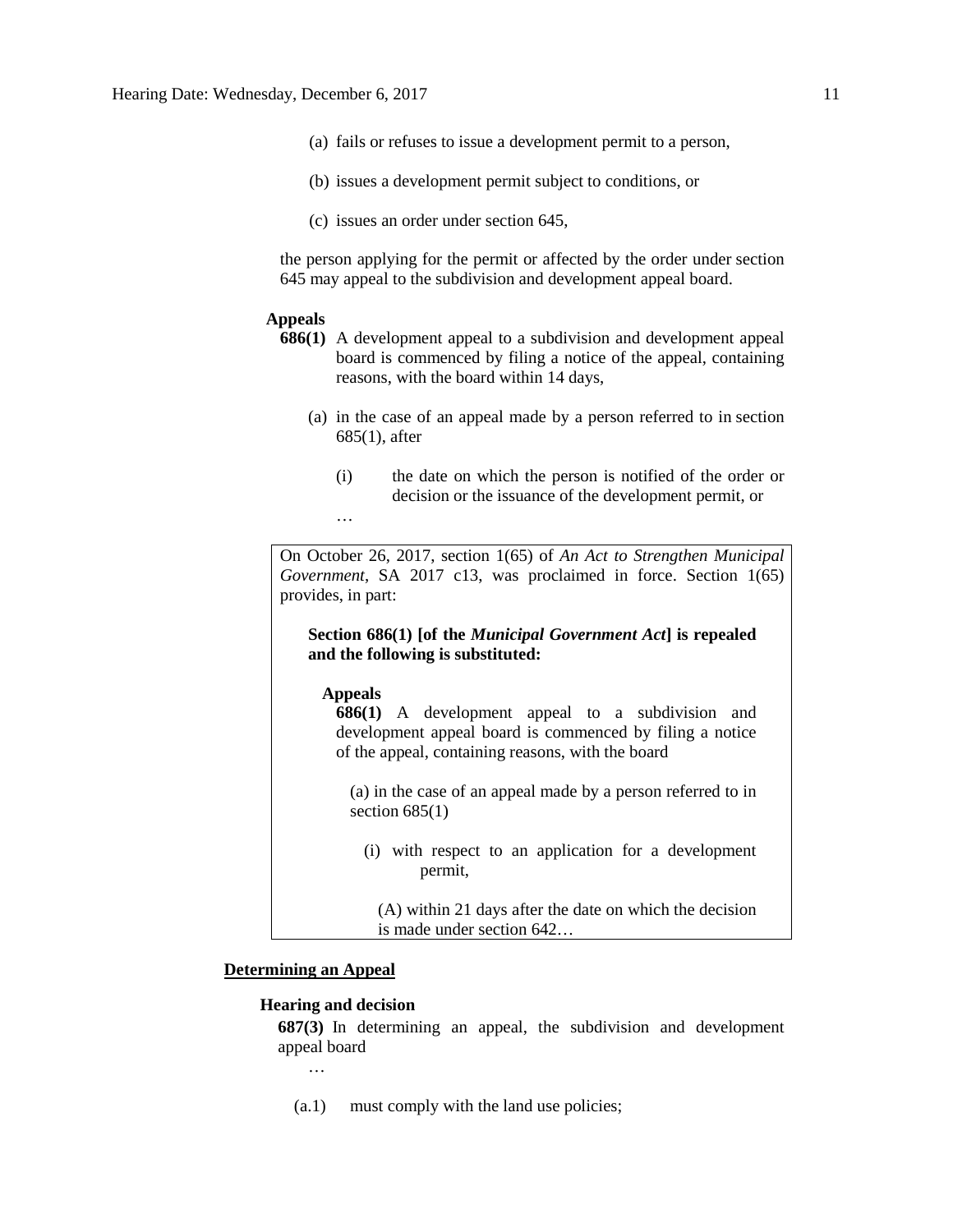- (a.2) subject to section 638, must comply with any applicable statutory plans;
- (a.3) subject to clause (d), must comply with any land use bylaw in effect;
	- …
	- (c) may confirm, revoke or vary the order, decision or development permit or any condition attached to any of them or make or substitute an order, decision or permit of its own;
	- (d) may make an order or decision or issue or confirm the issue of a development permit even though the proposed development does not comply with the land use bylaw if, in its opinion,
		- (i) the proposed development would not
			- (A) unduly interfere with the amenities of the neighbourhood, or
			- (B) materially interfere with or affect the use, enjoyment or value of neighbouring parcels of land,

and

(ii) the proposed development conforms with the use prescribed for that land or building in the land use bylaw.

### **General Provisions from the** *Edmonton Zoning Bylaw:*

Section 140.1 states that the **General Purpose** of the **RF3 Small Scale Infill Development Zone** is:

…to provide for Single Detached Housing and Semi-detached Housing while allowing small-scale conversion and infill redevelopment to buildings containing up to four Dwellings under certain conditions, and including Secondary Suites and Garden Suites.

Under section 140.2(1), **Apartment Housing** is a **Permitted Use** in the RF3 Small Scale Infill Development Zone.

Under Section 7.2(1), **Apartment Housing** is defined as "development consisting of one or more Dwellings contained within a building in which the Dwellings are arranged in any horizontal or vertical configuration, which does not conform to the definition of any other Residential Use."

Under Section 6.1(31), **Dwelling** is defined as "a self contained unit comprised of one or more rooms accommodating sitting, sleeping, sanitary facilities, and a principal kitchen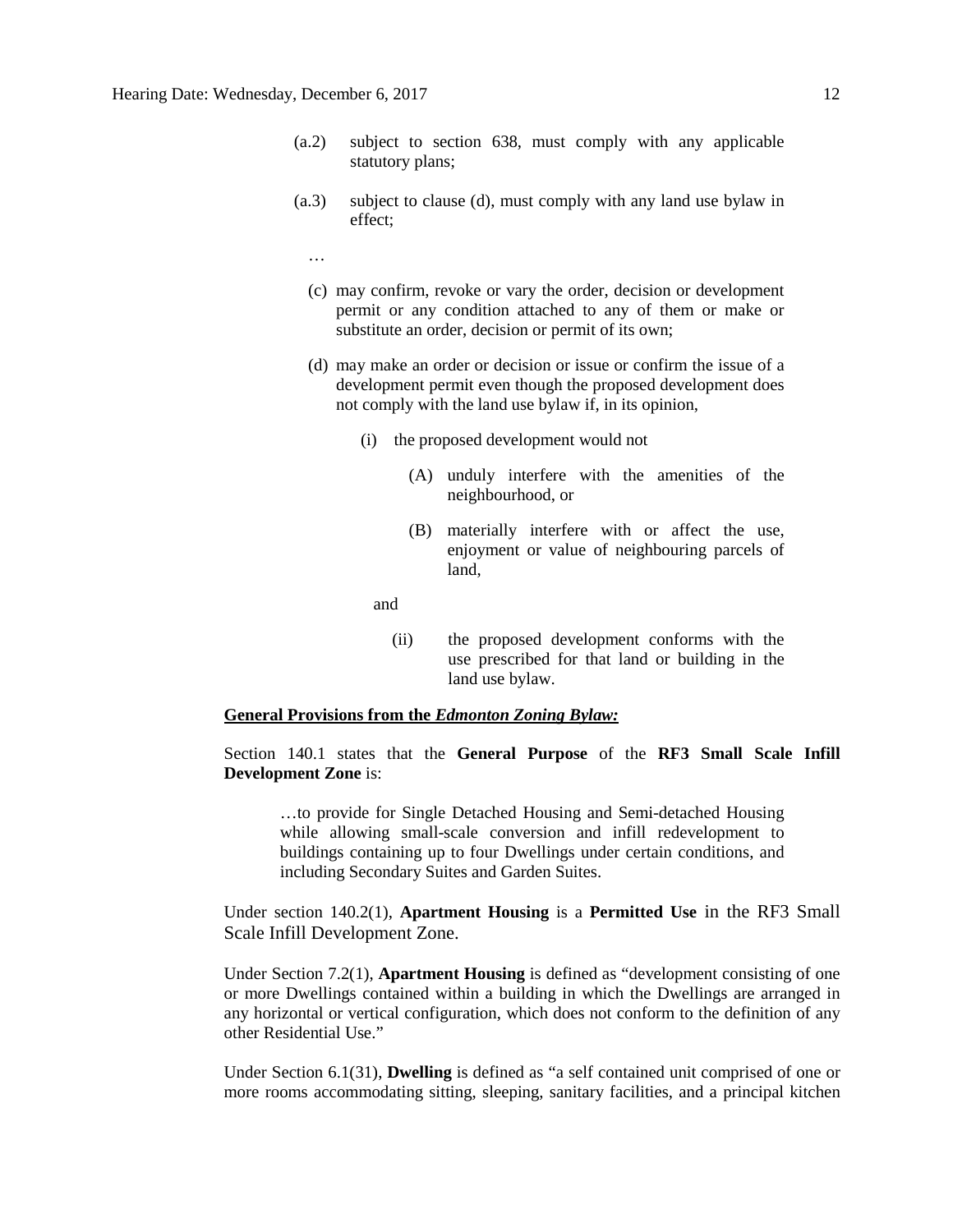for food preparation, cooking, and serving. A Dwelling is used permanently or semipermanently as a residence for a single Household."

## *Site Area*

Section 140.4(5)(a) states that for Apartment Housing, "the minimum Site area shall be  $75m^{2}$ ".

#### **Development Officer's Determination**

Site Area - The proposed Site Area is 654.26m2 instead of 750m2 (Section 140.4(5)(a)).

#### *Site Width*

Section 140.4(5)(b) states that for Apartment Housing, "the minimum Site Width shall be 17.0 m".

### **Development Officer's Determination**

Side Width - The proposed Site Width is 15.24m instead of 17.0m (Section 140.4(5)(b)).

#### *Locational Criteria*

Section 140.4(7) states:

Apartment Housing or Stacked Row Housing shall be located:

- a. on Corner Sites,
- b. on Sites Abutting an arterial or service road,

c. where both Side Lot Lines Abut existing Apartment Housing or Stacked Row Housing, or

- d. where a minimum of one Side Lot Line:
	- i. Abuts a Site where a Commercial Use, or Stacked Row Housing or Apartment Housing with a maximum Height greater than four Storeys, is a Permitted Use, or
	- ii. is not separated by a public roadway, including a Lane, more than 10.0 m wide from a Site where a Commercial Use, or Stacked Row Housing or Apartment Housing with a maximum Height greater than four Storeys, is a Permitted Use.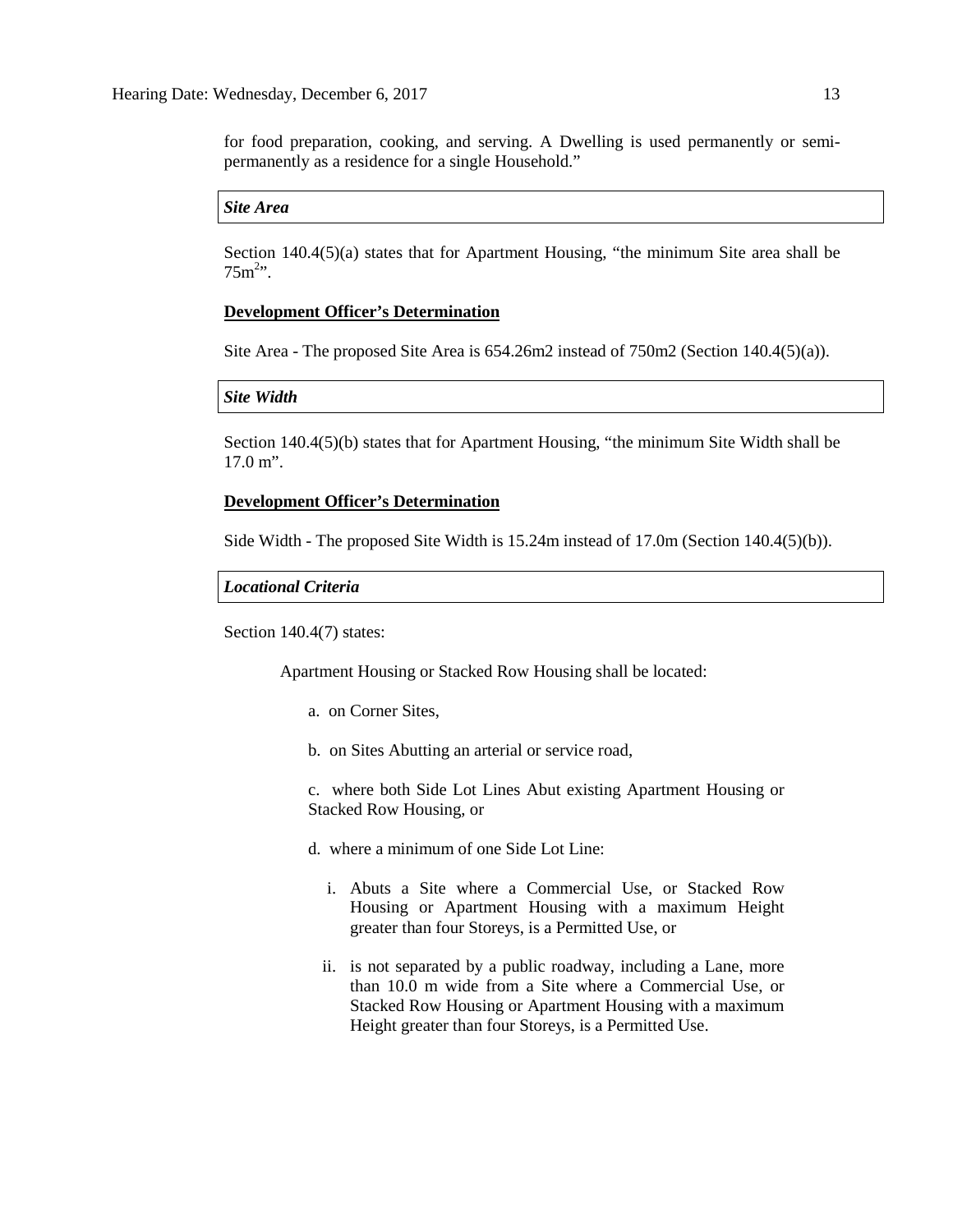#### **Development Officer's Determination**

Location - The proposed Development does not meet any of the location criteria for Apartment Housing (Section 140.4(6)).

### *Private Outdoor Amenity Area*

Section 140.4(15) states: "Private Outdoor Amenity Area shall be provided on Site in accordance with Section 47 of this Bylaw."

## **Development Officer's Determination**

Private Outdoor Amenity Area - No private outdoor amenity area is proposed for any of the units according to the submitted plans nor is it in accordance with Section 47 (Section 140.4(15)).

#### Notice to Applicant/Appellant

Provincial legislation requires that the Subdivision and Development Appeal Board issue its official decision in writing within fifteen days of the conclusion of the hearing. Bylaw No. 11136 requires that a verbal announcement of the Board's decision shall be made at the conclusion of the hearing of an appeal, but the verbal decision is not final nor binding on the Board until the decision has been given in writing in accordance with the *Municipal Government Act.*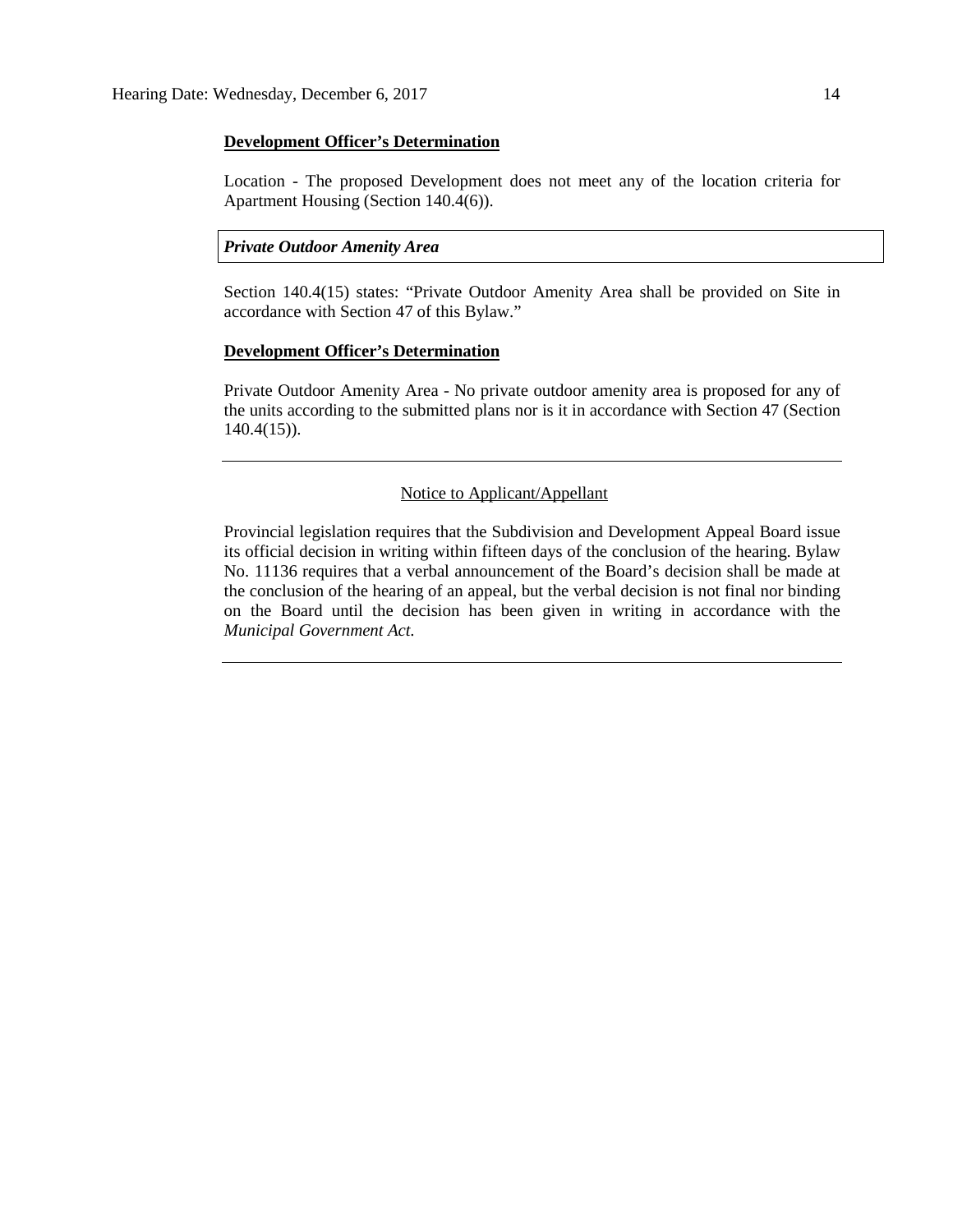| THE CITY OF                                                                                                                                                                                                                                   |                                                                                                                                            | Project Number: 245675108-003<br><b>Application Date:</b><br>SEP 15, 2017 |  |  |  |  |
|-----------------------------------------------------------------------------------------------------------------------------------------------------------------------------------------------------------------------------------------------|--------------------------------------------------------------------------------------------------------------------------------------------|---------------------------------------------------------------------------|--|--|--|--|
|                                                                                                                                                                                                                                               |                                                                                                                                            | Printed:<br>October 12, 2017 at 8:21 AM                                   |  |  |  |  |
| <b>Application for</b>                                                                                                                                                                                                                        |                                                                                                                                            | 1 of 2<br>Page:                                                           |  |  |  |  |
| <b>Major Development Permit</b>                                                                                                                                                                                                               |                                                                                                                                            |                                                                           |  |  |  |  |
| This document is a Development Permit Decision for the development application described below.                                                                                                                                               |                                                                                                                                            |                                                                           |  |  |  |  |
| Applicant                                                                                                                                                                                                                                     | Property Address(es) and Legal Description(s)<br>11718C - 122 STREET NW<br>Condo Common Area (Plan 1620089)<br><b>Specific Address(es)</b> |                                                                           |  |  |  |  |
|                                                                                                                                                                                                                                               |                                                                                                                                            |                                                                           |  |  |  |  |
|                                                                                                                                                                                                                                               |                                                                                                                                            |                                                                           |  |  |  |  |
|                                                                                                                                                                                                                                               |                                                                                                                                            |                                                                           |  |  |  |  |
|                                                                                                                                                                                                                                               | Suite:<br>BSMT, 11718 - 122 STREET NW                                                                                                      |                                                                           |  |  |  |  |
|                                                                                                                                                                                                                                               | Suite:<br>BSMT, 11720 - 122 STREET NW                                                                                                      |                                                                           |  |  |  |  |
|                                                                                                                                                                                                                                               | Entryway: 11718 - 122 STREET NW                                                                                                            |                                                                           |  |  |  |  |
|                                                                                                                                                                                                                                               | Entryway: 11720 - 122 STREET NW                                                                                                            |                                                                           |  |  |  |  |
|                                                                                                                                                                                                                                               | Building: 11718 - 122 STREET NW                                                                                                            |                                                                           |  |  |  |  |
|                                                                                                                                                                                                                                               |                                                                                                                                            |                                                                           |  |  |  |  |
| <b>Scope of Application</b>                                                                                                                                                                                                                   |                                                                                                                                            |                                                                           |  |  |  |  |
| To convert a Semi-detached House to a 4 Dwelling Apartment House and to construct interior alterations - existing without permits.                                                                                                            |                                                                                                                                            |                                                                           |  |  |  |  |
| <b>Permit Details</b>                                                                                                                                                                                                                         |                                                                                                                                            |                                                                           |  |  |  |  |
| Class of Permit: Class B                                                                                                                                                                                                                      | <b>Contact Person:</b>                                                                                                                     |                                                                           |  |  |  |  |
| Gross Floor Area (sq.m.):                                                                                                                                                                                                                     | Lot Grading Needed?: N                                                                                                                     |                                                                           |  |  |  |  |
| New Sewer Service Required: N                                                                                                                                                                                                                 | NumberOfMainFloorDwellings: 2                                                                                                              |                                                                           |  |  |  |  |
| Site Area (sq. m.):                                                                                                                                                                                                                           | Stat. Plan Overlay/Annex Area: (none)                                                                                                      |                                                                           |  |  |  |  |
| I/We certify that the above noted details are correct.                                                                                                                                                                                        |                                                                                                                                            |                                                                           |  |  |  |  |
| Applicant signature:                                                                                                                                                                                                                          |                                                                                                                                            |                                                                           |  |  |  |  |
| <b>Development Application Decision</b><br>Refused                                                                                                                                                                                            |                                                                                                                                            |                                                                           |  |  |  |  |
| <b>Reason for Refusal</b><br>Site Area - The proposed Site Area is $654.26 \text{m}$ instead of $750 \text{m}$ (Section 140.4(5)(a)).                                                                                                         |                                                                                                                                            |                                                                           |  |  |  |  |
| Side Width - The proposed Site Width is $15.24m$ instead of $17.0m$ (Section $140.4(5)(b)$ ).                                                                                                                                                 |                                                                                                                                            |                                                                           |  |  |  |  |
| Location - The proposed Development does not meet any of the location criteria for Apartment Housing (Section 140.4(6)).                                                                                                                      |                                                                                                                                            |                                                                           |  |  |  |  |
| Private Outdoor Amenity Area - No private outdoor amenity area is proposed for any of the units according to the submitted plans<br>nor is it in accordance with Section 47 (Section 140.4(15)).                                              |                                                                                                                                            |                                                                           |  |  |  |  |
| ADVISEMENTS:                                                                                                                                                                                                                                  |                                                                                                                                            |                                                                           |  |  |  |  |
| Unless otherwise noted, all references to 'Section' are under the authority of the Edmonton Zoning Bylaw 12800.                                                                                                                               |                                                                                                                                            |                                                                           |  |  |  |  |
| <b>Rights of Appeal</b><br>The Applicant has the right of appeal within 14 days of receiving notice of the Development Application Decision, as outlined in<br>Chapter 24, Section 683 through 689 of the Municipal Government Amendment Act. |                                                                                                                                            |                                                                           |  |  |  |  |
| <b>Issue Date: Oct 12, 2017</b><br>Development Authority: LEE, CHRISTIAN                                                                                                                                                                      |                                                                                                                                            |                                                                           |  |  |  |  |
| THIS IS NOT A PERMIT                                                                                                                                                                                                                          |                                                                                                                                            |                                                                           |  |  |  |  |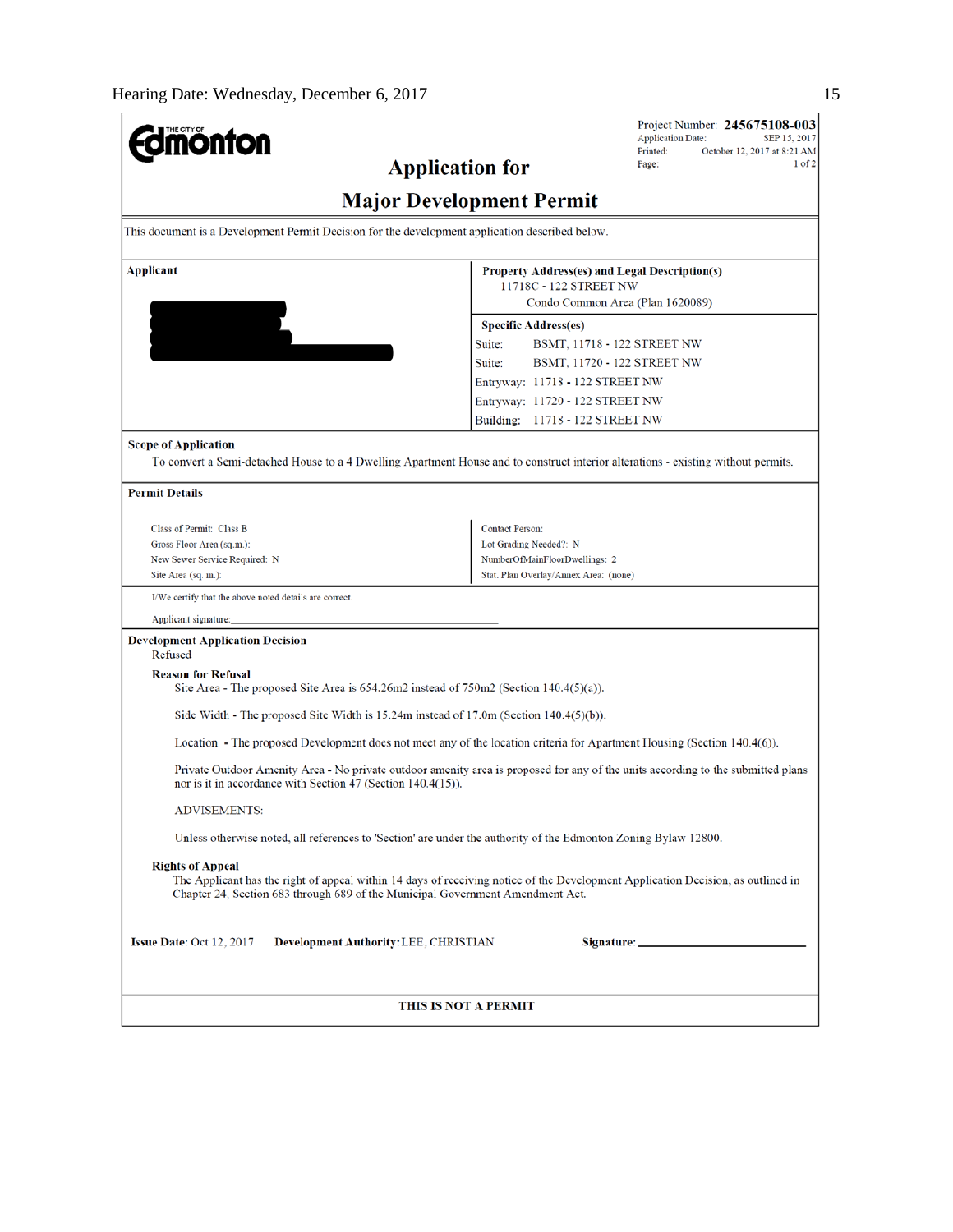| <b>Imónton</b>                                                                      |                                                     | <b>Application for</b>                     |                      | <b>Application Date:</b><br>Printed:<br>Page: | Project Number: 245675108-003<br>SEP 15, 2017<br>October 12, 2017 at 8:21 AM<br>$2$ of $2$ |
|-------------------------------------------------------------------------------------|-----------------------------------------------------|--------------------------------------------|----------------------|-----------------------------------------------|--------------------------------------------------------------------------------------------|
|                                                                                     |                                                     | <b>Major Development Permit</b>            |                      |                                               |                                                                                            |
| Fees                                                                                |                                                     |                                            |                      |                                               |                                                                                            |
| Major Dev. Application Fee<br><b>Total GST Amount:</b><br><b>Totals for Permit:</b> | <b>Fee Amount</b><br>\$500.00<br>\$0.00<br>\$500.00 | <b>Amount Paid</b><br>\$500.00<br>\$500.00 | Receipt#<br>04455543 | <b>Date Paid</b><br>Sep 15, 2017              |                                                                                            |
|                                                                                     |                                                     |                                            |                      |                                               |                                                                                            |
|                                                                                     |                                                     |                                            |                      |                                               |                                                                                            |
|                                                                                     |                                                     |                                            |                      |                                               |                                                                                            |
|                                                                                     |                                                     |                                            |                      |                                               |                                                                                            |
|                                                                                     |                                                     |                                            |                      |                                               |                                                                                            |
|                                                                                     |                                                     |                                            |                      |                                               |                                                                                            |
|                                                                                     |                                                     |                                            |                      |                                               |                                                                                            |
|                                                                                     |                                                     |                                            |                      |                                               |                                                                                            |
|                                                                                     |                                                     |                                            |                      |                                               |                                                                                            |
|                                                                                     |                                                     |                                            |                      |                                               |                                                                                            |
|                                                                                     |                                                     |                                            |                      |                                               |                                                                                            |
|                                                                                     |                                                     |                                            |                      |                                               |                                                                                            |
|                                                                                     |                                                     |                                            |                      |                                               |                                                                                            |
|                                                                                     |                                                     | THIS IS NOT A PERMIT                       |                      |                                               |                                                                                            |